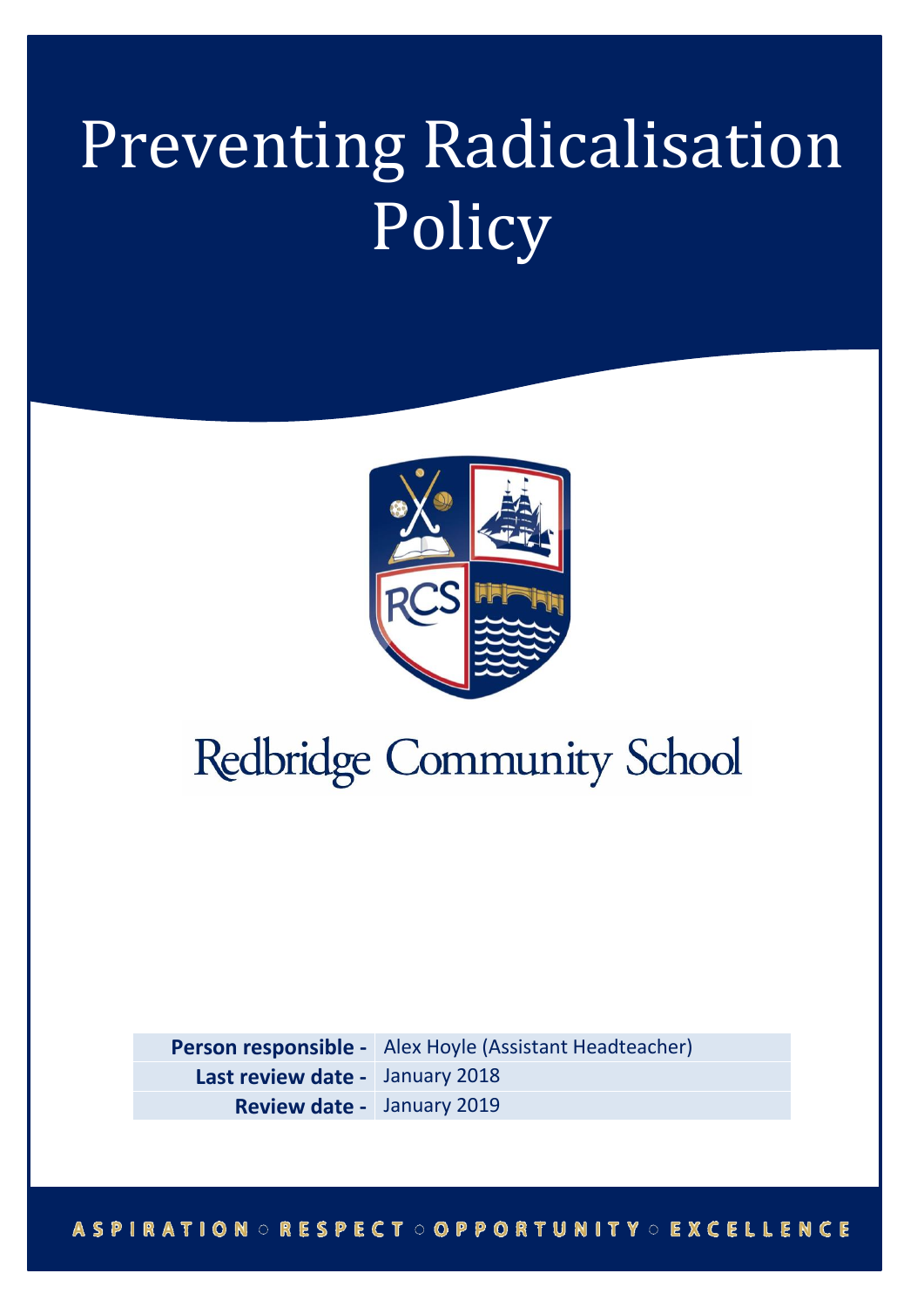| <b>Contents</b>                  |        |
|----------------------------------|--------|
| 1. Ethos                         | Page 3 |
| 2. Statutory Duties              | Page 3 |
| 3. Non-statutory Duties          | Page 3 |
| 4. Definitions                   | Page 3 |
| 5. Roles and Responsibilities    | Page 3 |
| 6. Curriculum                    | Page 4 |
| 7. Internet Safety               | Page 4 |
| 8. Staff Training                | Page 4 |
| 9. Safer Recruitment             | Page 5 |
| 10. 'No Platform for Extremists' | Page 5 |
| 11. Signs of Vulnerability       | Page 5 |
| 12. Recognising Extremism        | Page 5 |
| 13. Referral Process             | Page 6 |
| 14. Monitoring and Review        | Page 6 |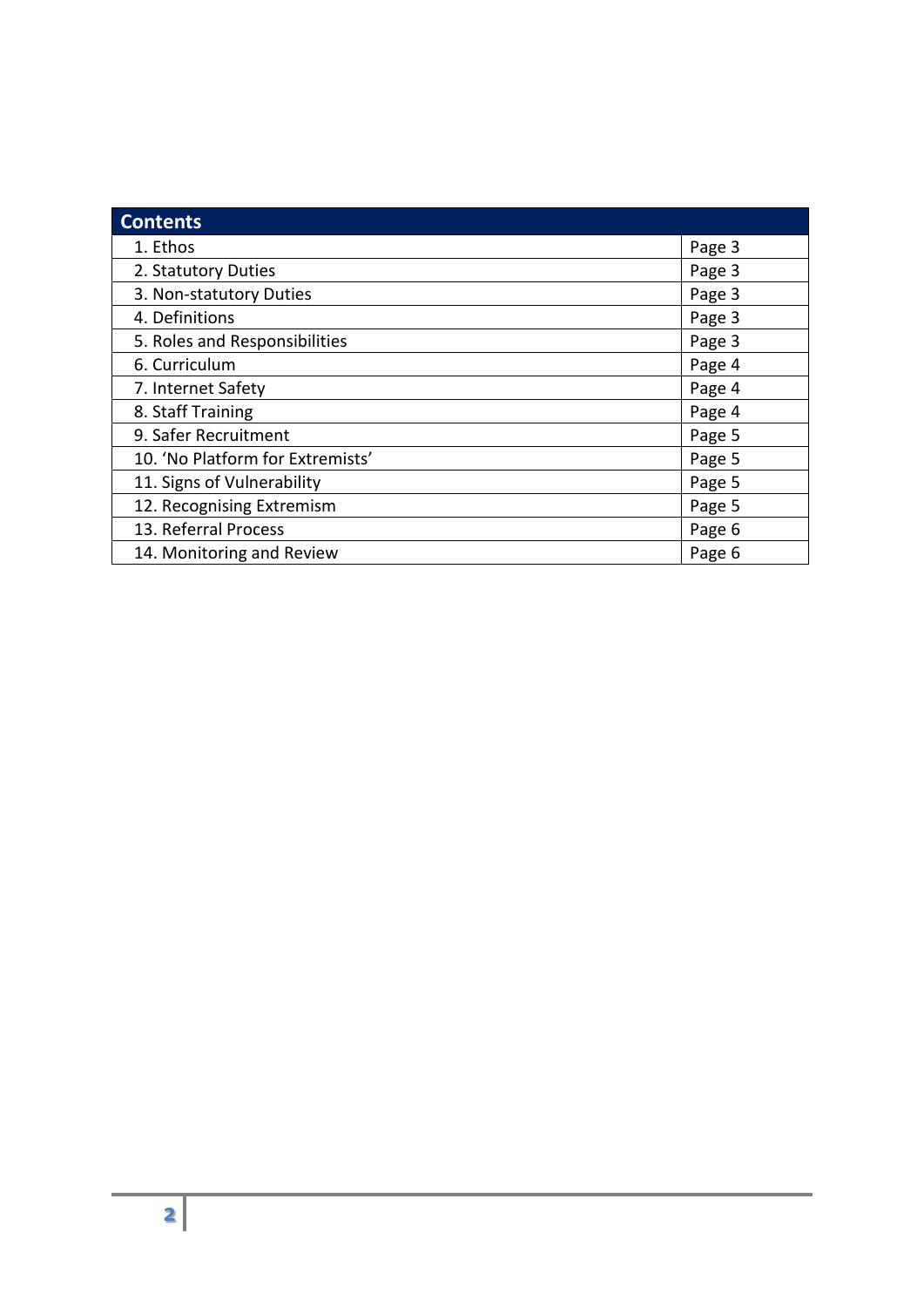#### **Background**

This 'Preventing Radicalisation Policy' is part of our commitment to keeping children safe. Since the 'Education and Inspections Act 2006' schools have a duty to promote community cohesion. Over the last few years, global events have led to a growth of extremist viewpoints, including advocacy of violent extremism.

Schools have an important part to play in both educating children and young people about extremism and recognising when pupils start to become radicalised. In March 2015, new statutory duties were placed on schools by the Counter Terrorism and Security Act (2015) which means they must work to prevent children being drawn into extremism.

Safeguarding children from all risks of harm is an important part of a school's work and protecting them from extremism is one aspect of that.

#### **Ethos**

At Redbridge Community School we ensure that through our school vision, values, rules, diverse curriculum and teaching we promote tolerance and respect for all cultures, faiths and lifestyles. The governing body also ensures that this ethos is reflected and implemented effectively in school policy and practice and that there are effective risk assessments in place to safeguard and promote students' welfare. We have a duty to prepare our children for life in modern Britain and to keep them safe.

Pupils who attend our school have the right to learn in safety. We do not tolerate bullying of any kind and will challenge derogatory language and behaviour towards others.

#### **Statutory Duties**

The duty to prevent children and young people being radicalised is set out in the following documents.

- Counter Terrorism and Security Act (2015)
- Keeping Children Safe in Education (2018)
- Prevent Duty Guidance (2015)
- Working Together to Safeguard Children (2018)

#### **Non-statutory Guidance**

• Promoting fundamental British values as part of SMSC in schools: Departmental advice for maintained schools (DfE 2014)

#### **Definitions**

**Extremism** is defined in the 2011 Prevent strategy as vocal or active opposition to fundamental British values, including democracy, the rule of law, individual liberty and mutual respect and tolerance of different faiths and beliefs. We also include in our definition of extremism calls for the death of members of our armed forces, whether in this country or overseas.

**Radicalisation** refers to the process by which a person comes to support terrorism and extremist ideologies associated with terrorist groups.

**British Values** are democracy, the rule of law, individual liberty and mutual respect and tolerance of those with different faiths and beliefs.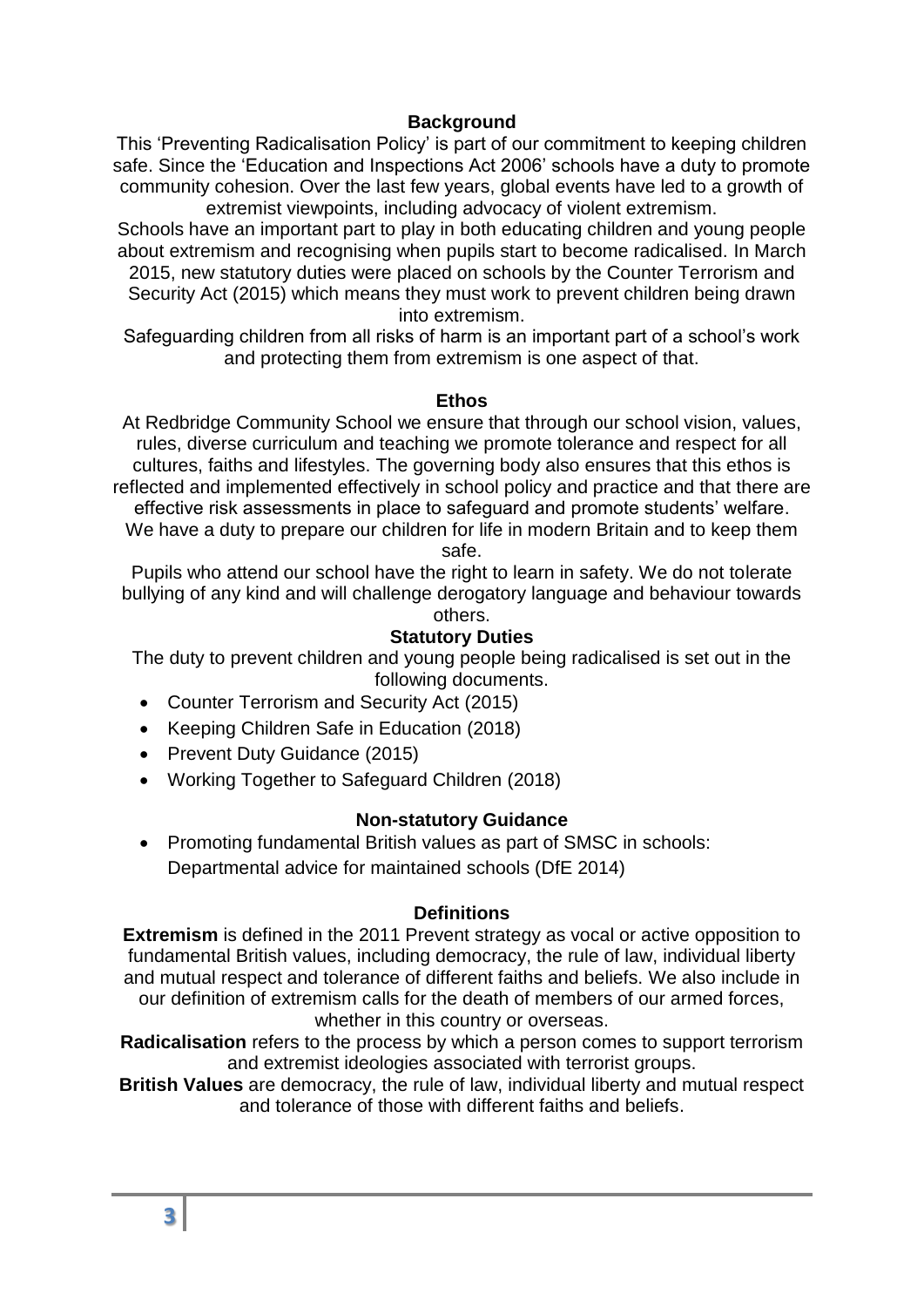# **Roles and Responsibilities**

#### **Role of the Governing Body**

It is the role of the governing body to ensure that the school meets its statutory duties with regard to preventing radicalisation.

The governing body has a nominated person who will liaise with the headteacher and other staff about issues to do with protecting children from radicalisation.

#### **Role of the Headteacher**

It is the role of the headteacher to:

- ensure that the school and its staff respond to preventing radicalisation on a day-to-day basis,
- ensure that the school's curriculum addresses the issues involved in radicalisation
- ensure that staff conduct is consistent with preventing radicalisation

# **Role of Designated Safeguarding Lead**

It is the role of the designated safeguarding lead to:

- ensure that staff understand the issues of radicalisation, are able to recognise the signs of vulnerability or radicalisation and know how to refer their concerns
- receive safeguarding concerns about children and young people who may be vulnerable to the risk of radicalisation or are showing signs of radicalisation
- make referrals to appropriate agencies with regard to concerns about radicalisation
- liaise with partners, including the local authority and the police
- report to the governing body on these matters

# **Role of staff**

It is the role of staff to understand the issues of radicalisation, are able to recognise the signs of vulnerability or radicalisation and know how to refer their concerns.

#### **Curriculum**

We are committed to ensuring that our pupils are offered a broad and balanced curriculum that aims to prepare them for life in modern Britain. We encourage our pupils to be inquisitive learners who are open to new experiences and are tolerant of others.

Our values support the development of the whole child as a reflective learner within a calm, caring, happy and purposeful atmosphere. Teaching the schools core values alongside the fundamental British Values supports quality teaching and learning, whilst making a positive contribution to the development of a fair, just and civil society.

#### **Internet Safety**

The internet provides children and young people with access to a wide-range of content, some of which is harmful. Extremists use the internet, including social media, to share their messages. The filtering systems used in our school blocks inappropriate content, including extremist content.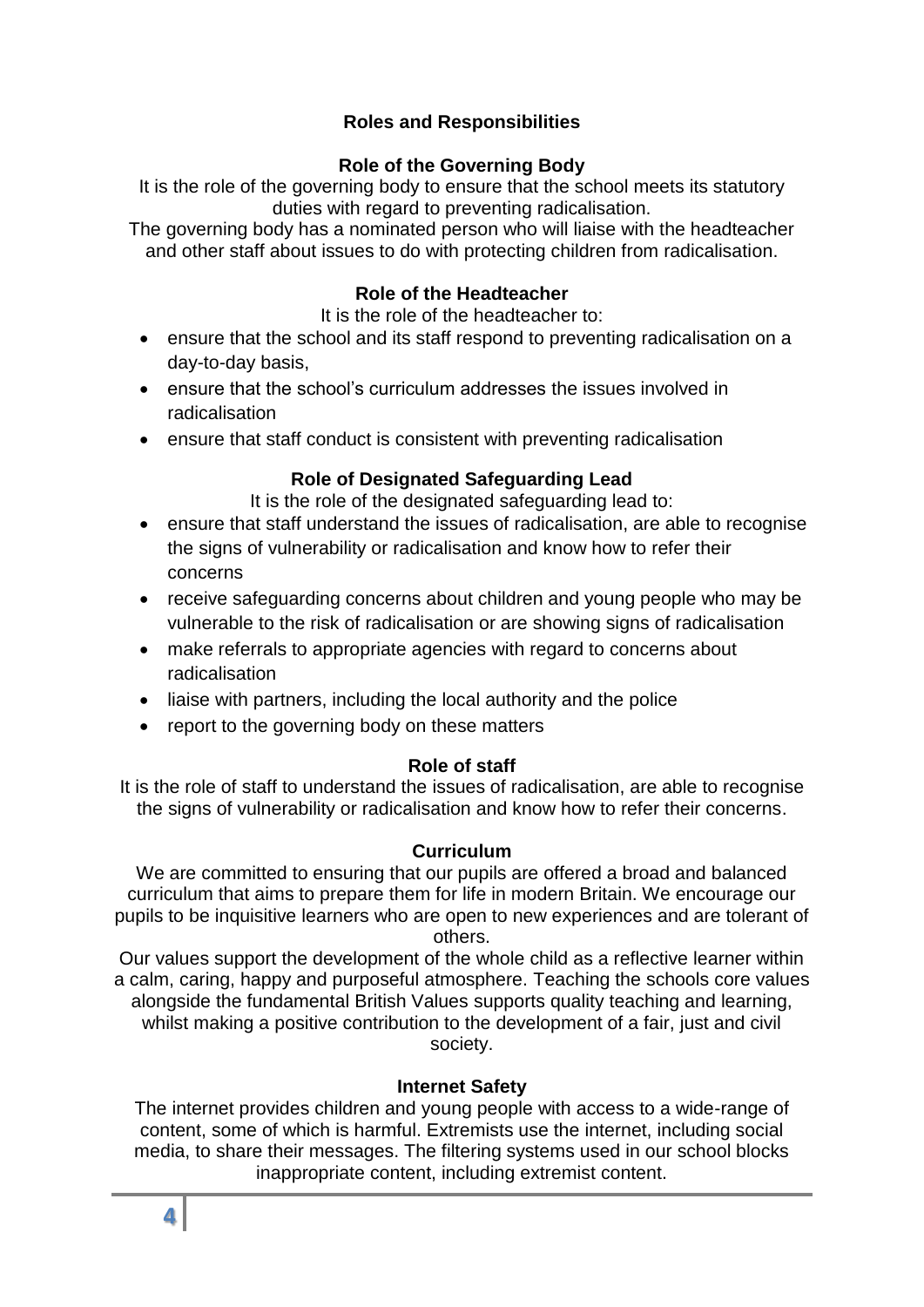We also filter out social media, such as Facebook. Searches and web addresses are monitored and the ICT technicians will alert senior staff where there are concerns and prevent further access when new sites that are unblocked are found.

Where staff, students or visitors find unblocked extremist content they must report it to a senior member of staff.

We are aware that children and young people have access to unfiltered internet when using their mobile phones and staff are alert to the need for vigilance when pupils are using their phones.

Pupils and staff know how to report internet content that is inappropriate or of concern.

# **Staff Training**

Staff will be given training to help them understand the issues of radicalisation, are able to recognise the signs of vulnerability or radicalisation and know how to refer their concerns. This information also forms part of induction safeguarding training. Staff are required to complete an online training programme on Channel awareness. A certificate is issued on successful completion of the training and a register kept by the DSL.

# **Safer Recruitment**

We ensure that the staff we appoint to the school are suitable, our recruitment procedures are rigorous and we follow the statutory guidance published in part 3 of *Keeping Children Safe in Education (2016).* Vetting and barring checks are undertaken on relevant people, including governors and volunteers.

#### **Visitors**

Visitors to the school are made aware of our safeguarding and child protection policies on arrival at the school and are given information about what to do if they are concerned about any aspect of child welfare.

Visitors who are invited to speak to pupils will be informed about our preventing extremism policy and relevant vetting checks are undertaken. We undertake due diligence to ensure that visiting speakers are appropriate. Speakers will be supervised at all times and will not be allowed to speak to children without a member of staff being present.

# **'No platform for extremists'**

The school is vigilant to the possibility that out-of-hours hire of the school premises may be requested by people wishing to run an extremist event. The school does not accept bookings from individuals or organisations that are extremist in their views.

# **Signs of vulnerability**

There are no known definitive indicators that a young person is vulnerable to radicalisation, but there are number of signs that together increase the risk. Signs of vulnerability include:

- underachievement
- being in possession of extremist literature
- poverty
- social exclusion